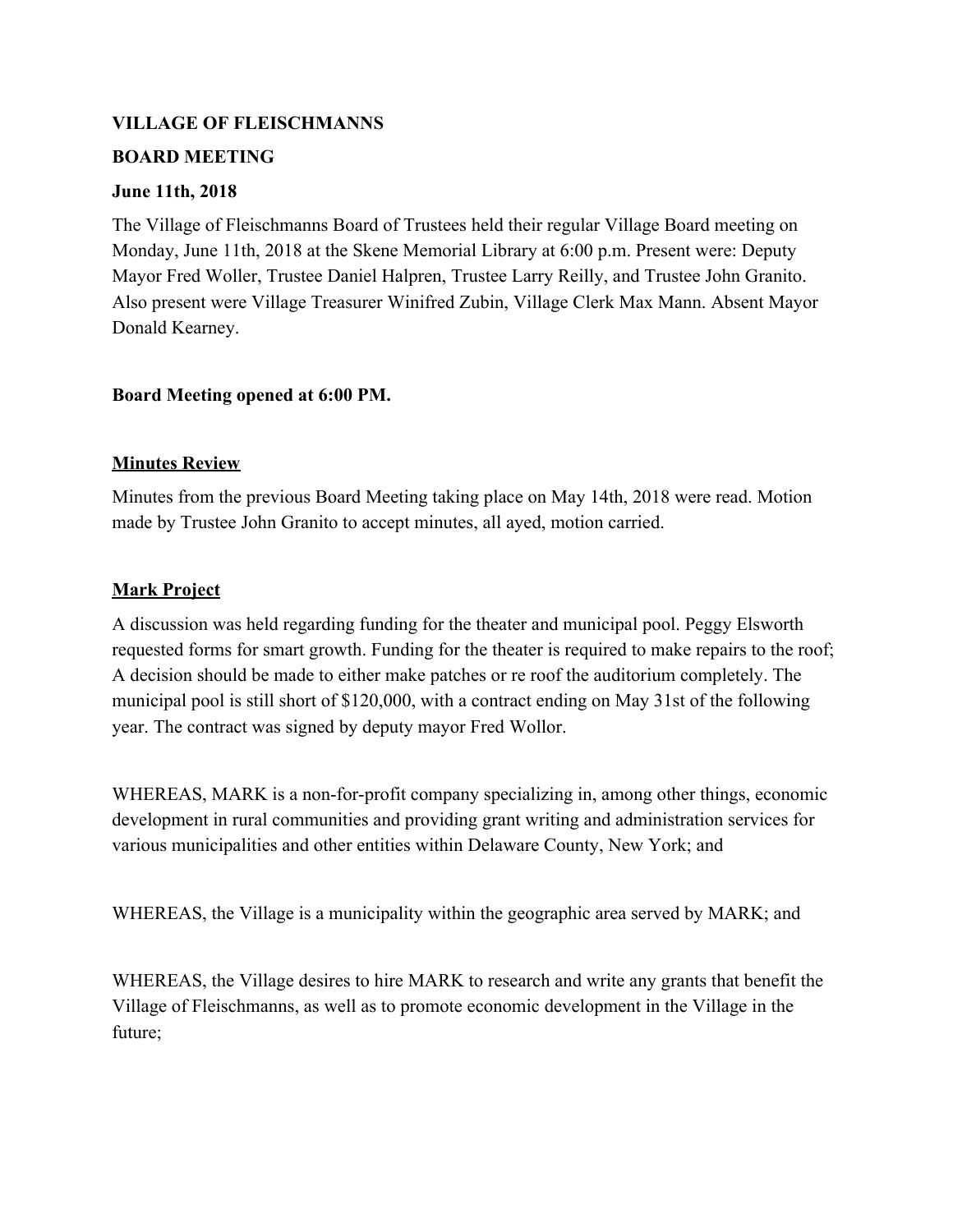NOW IT IS AGREED between the parties as follows:

- 1) MARK will administer all grant projects within the Village and will be responsible for interim and final reports as well as reimbursement requests.
- 2) MARK will seek to facilitate the economic, recreational and cultural development pf the Village, by pursuing projects and goals approved by the Village Board. Specifically, Mark will:
	- a) Research and identify funding sources that address and support the development needs and desires set forth by the Village;
	- b) Draft and submit grant applications to such sources for new projects approved by the Village. MARK shall be responsible for drafting whatever budget development, letters of support, written narrative, goals and objectives, board resolutions and budget summaries are required by such applications.
	- c) Upon the awarding of any grant, MARK will assist in the implementation of the funded project(s). If the Village is the lead agency, MARK will be responsible for reimbursement requests (when applicable) and all interim and final reports. Any administrative fee included in a grant award shall be payable to MARK as compensation for the additional work required by the grant, unless the Village and MARK agree otherwise on a case-by-case basis.
- 3) MARK will work with other regional, municipal and independent agencies on larger collaborative grant funding projects that could benefit the village.
- 4) MARK will seek to ensure the Village is well represented in any regional tourism promotion and take full advantage of tourism services offered through Delaware County.
- 5) MARK will report on the status of its work under this contract at the monthly meetings of the Village Board.
- 6) For the services set forth above, the Village of Fleischmanns shall pay MARK the sum of ten thousand dollars (\$10,000) for the period starting on the date of this contract ending May 31, 2019. The Village shall pay a sum of \$5,000 upon signing of this contract, \$2,500 due September 15, 2018 and the remaining \$2,500 on January 15th, 2019.
- 7) Miscellaneous.
	- a) This agreement contains the entire understanding of the parties. Any alleged verbal representations or modifications concerning this agreement shall be of no force or effect unless contained in a subsequent written modification signed by all parties.
	- b) If any term, provision, or condition of this agreement is held by a court of competent jurisdiction to be invalid, void or unenforceable, the rest of the agreement shall remain full force and effect and shall in no way be affected, impaired or invalidated.
	- c) This contract shall be governed by the laws of the State of New York.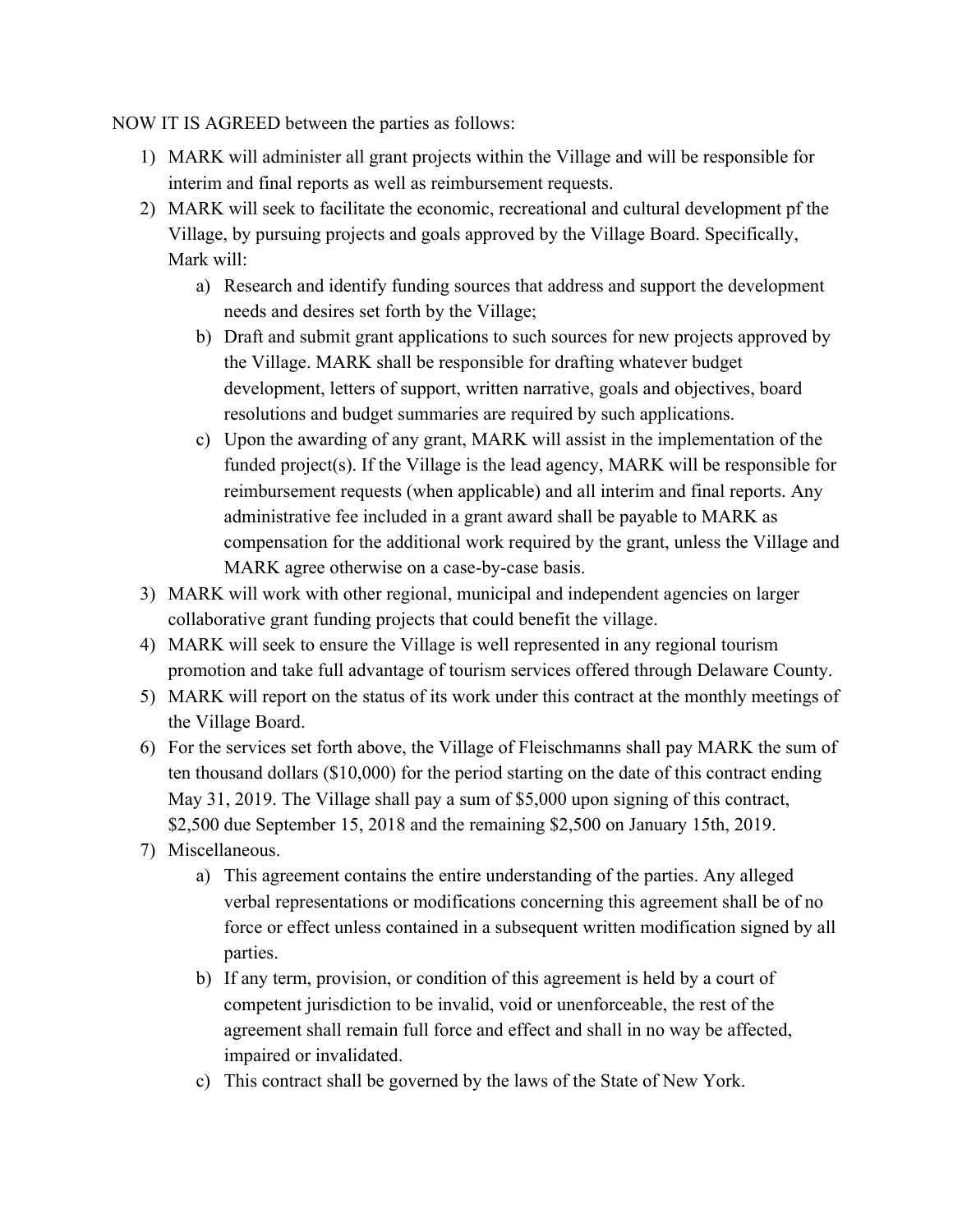MARK Project Inc.

Peg Ellsworth, Executive Director

Village of Fleischmanns

Don Kearney, Mayor of Flesichmanns

### **Film Shoot** *The Dead Don't Die*

Discussion held regarding a film shoot that is to take place in the village this summer. Filming is to be conducted by KTH Inc, location manager Jeff Brown is requesting space for parking and staging, storage space, along with insurance for shoots that are to be conducted on village Property.

### **Deputy Clerk Appointment**

A discussion was held regarding the appointment of Linda Ballard, the new deputy clerk. Trustee John Granito motioned to accept the appointment, trustee Larry Reilly seconded, all ayed, motion carried.

## **Park Planning**

A discussion was held for the Fleischmanns Park, as the road that approaches the playground and concession stand is seen as a public hazard. It was suggested to close off a portion of the road to those only using the concession stand and handicap spaces.

#### **LED Street Lighting Conversion**

A discussion was held regarding the conversion of street lights to LED. Residual value for the conversion would be recouped in a year and a half.

## **Marx insurance claim**

A discussion was held regarding the claim from Silvia Marx and The Village of Fleischmanns. The claim was sent to the village insurance company and was denied.